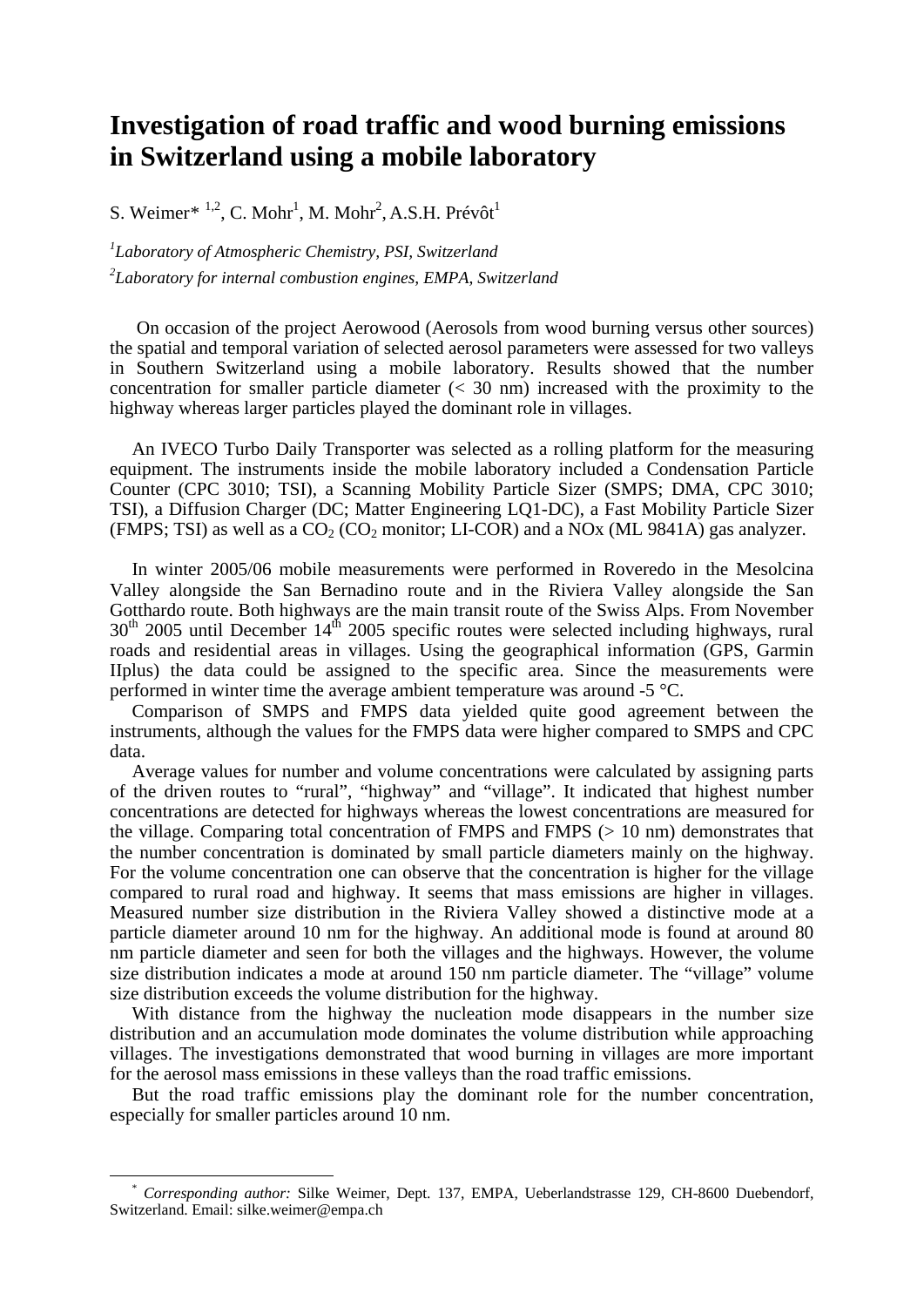



# Investigation of road traffic and wood burning emissions in Southern Switzerland using a mobile laboratory

### *S. Weimer1,2, C. Mohr2, M. Mohr1, A.S.H. Prévôt2*

*1Laboratory for internal combustion engines, EMPA, Switzerland*

*2Laboratory of Atmospheric Chemistry, PSI, Switzerland*

**Conference on Combustion Generated Nanoparticles ETH, Zürich 21.08. – 23.08.2006**

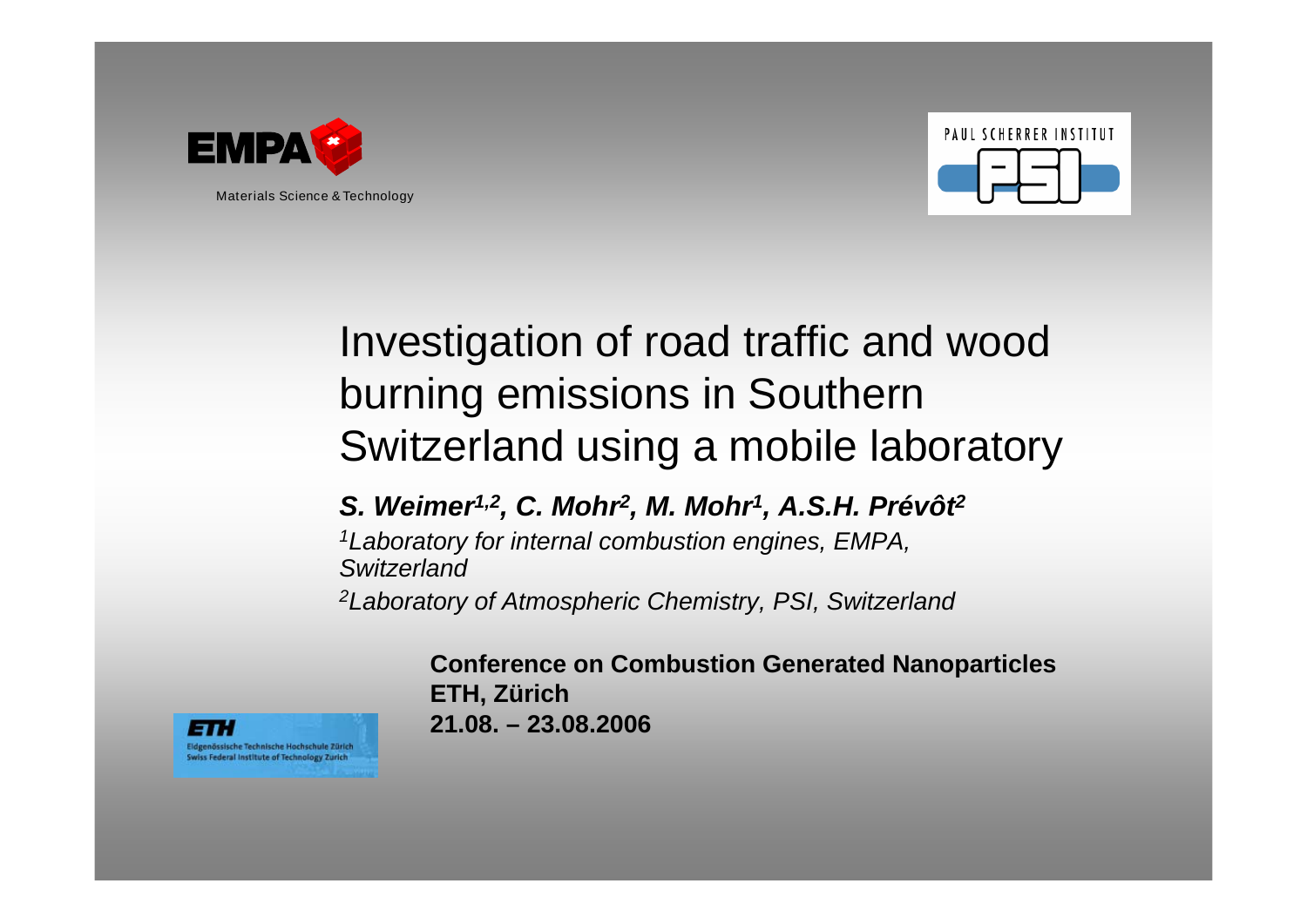### Mobile van instrument set up



 $\blacksquare$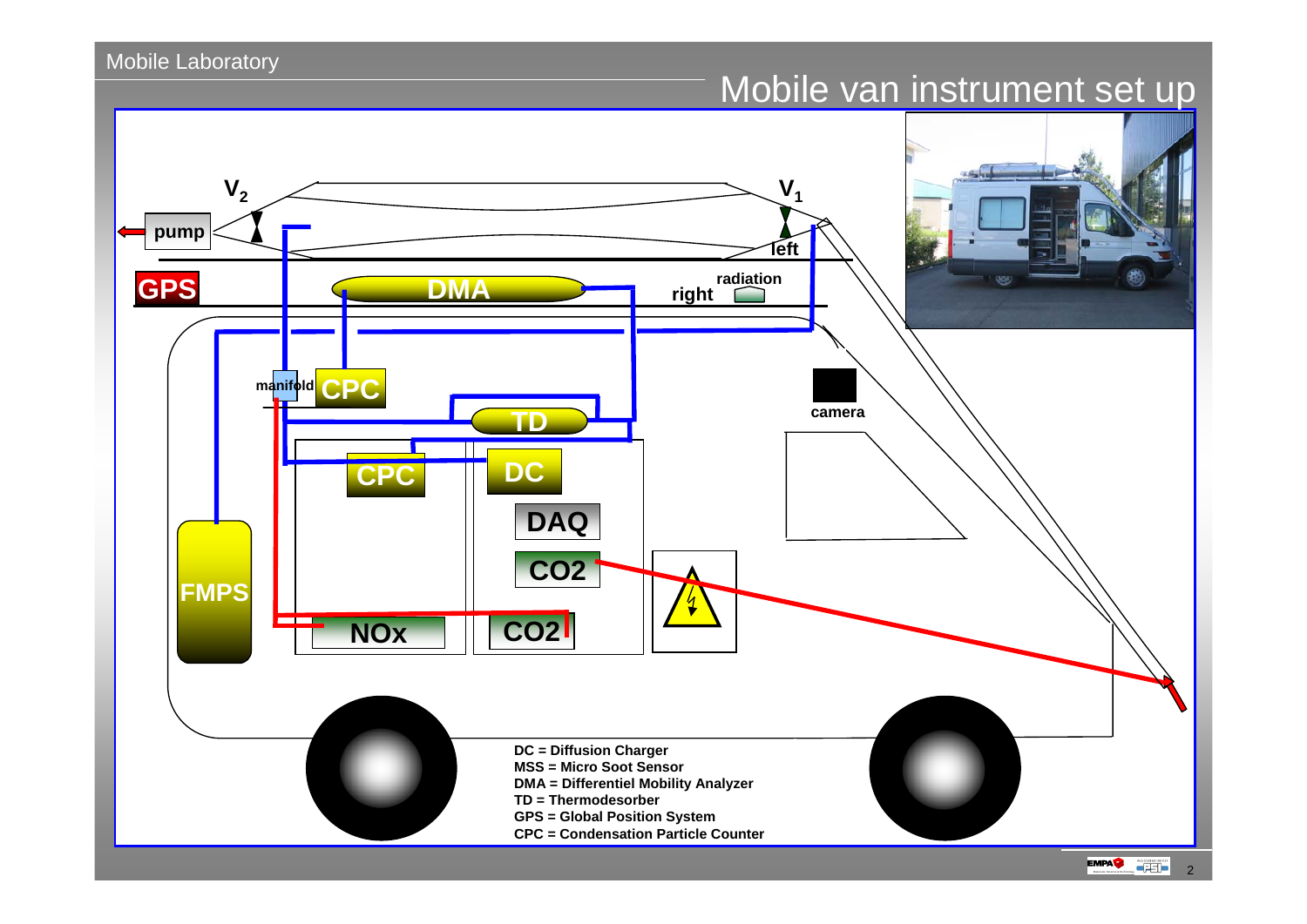## Instrument Comparison: FMPS and SMPS



**agreement between SMPS, FMPS quite good**

**FMPS values higher compared to SMPS and CPC data**

 $Temperature: -5$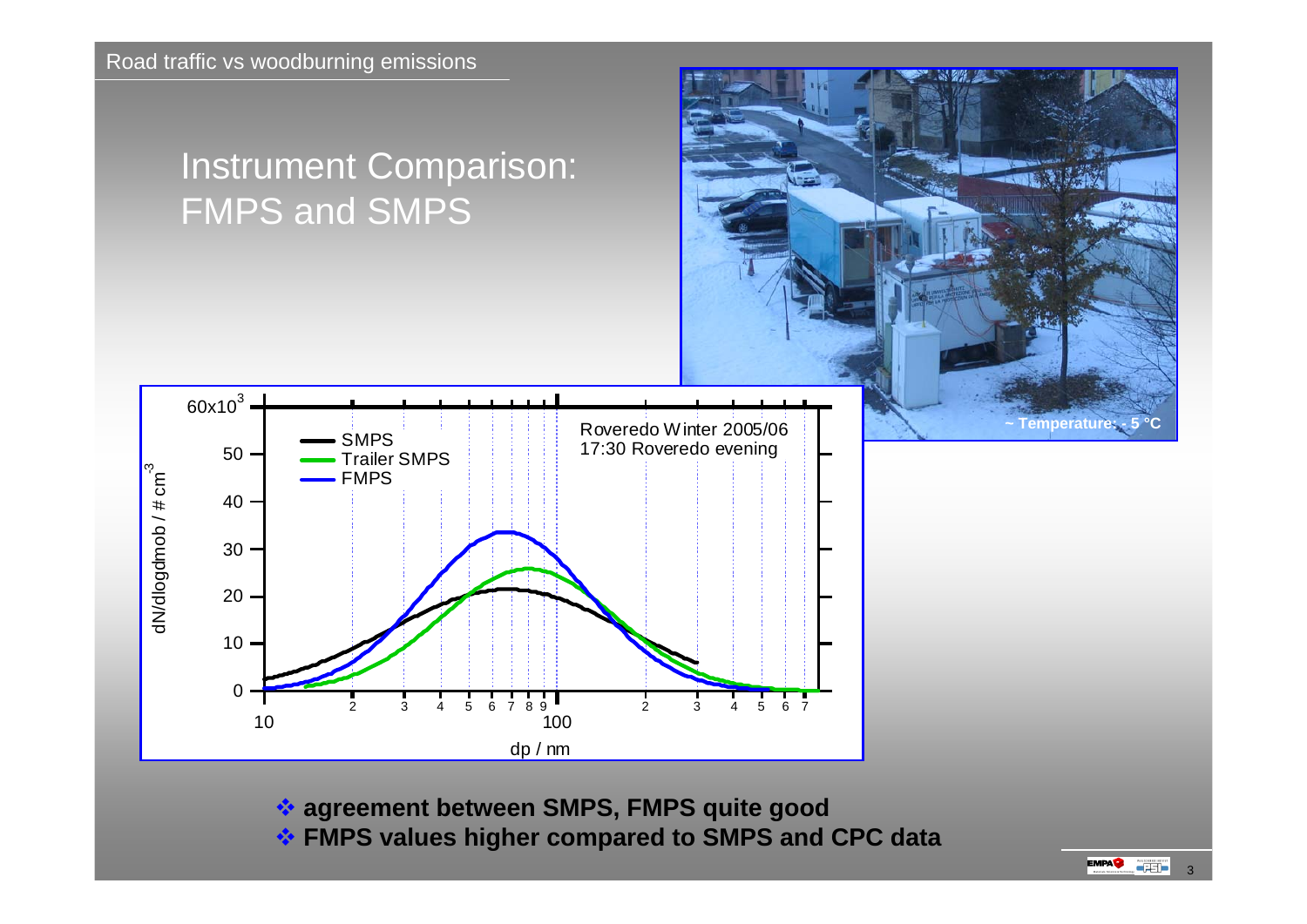### Average number and volume concentrations in different areas on the routes in the Riviera and Mesolcina valleys

**Riviera Valley**



#### **14C analysis**



#### **Mesolcina Valley**





 $\blacksquare$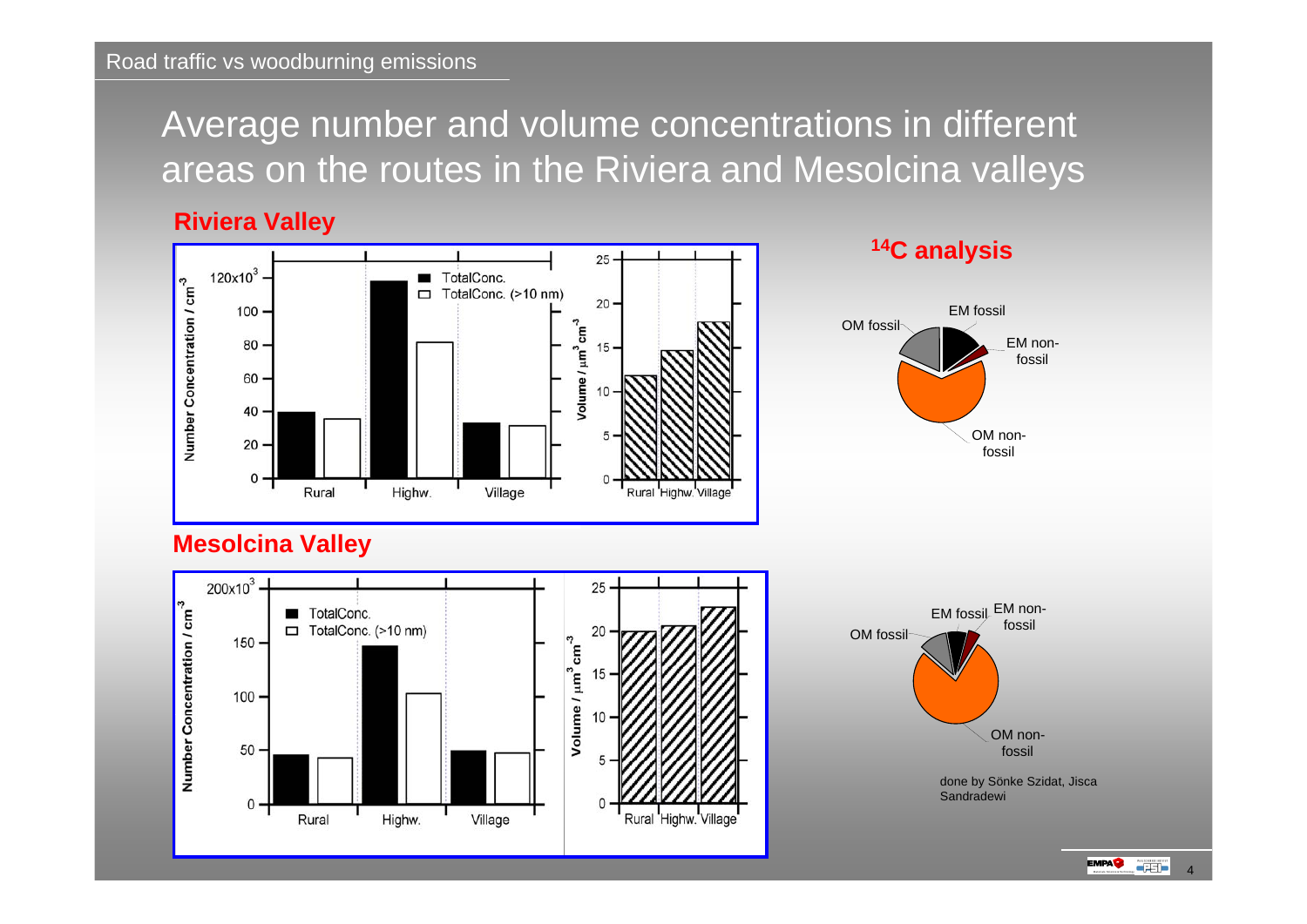## Size distribution for village and highway in the Riviera Valley

**Number Size Distribution**



#### **Volume Size Distribution**

 $\blacksquare$